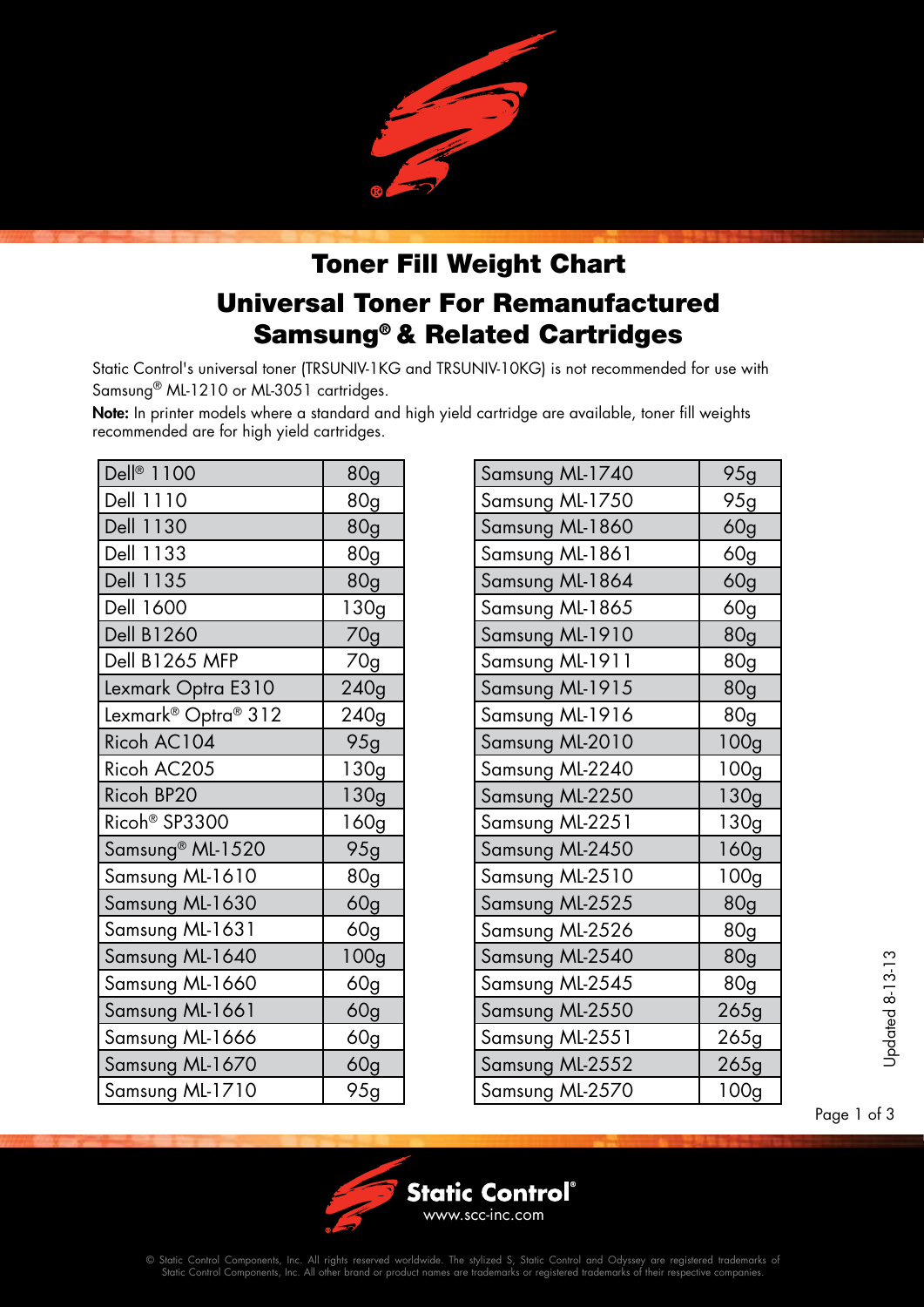## Toner Fill Weight Chart Universal Toner For Remanufactured High Yield Samsung® & Related Cartridges

| Samsung ML-2571  | 100g            |
|------------------|-----------------|
| Samsung ML-2580  | 80 <sub>g</sub> |
| Samsung ML-2581  | 80g             |
| Samsung ML-2850  | 160g            |
| Samsung ML-2851  | 160g            |
| Samsung ML-2853  | 160g            |
| Samsung ML-2855  | 160g            |
| Samsung ML-2950  | 65g             |
| Samsung ML-2951  | 65g             |
| Samsung ML-2955  | 65g             |
| Samsung ML-3300  | 290g            |
| Samsung ML-3310  | 290g            |
| Samsung ML-3312  | 290g            |
| Samsung ML-3560  | 310g            |
| Samsung ML-3561  | 310g            |
| Samsung ML-3562  | 310g            |
| Samsung ML-3710  | 290g            |
| Samsung ML-3712  | 290g            |
| Samsung ML-5000  | 240g            |
| Samsung SCX-3200 | 60g             |
| Samsung SCX-3201 | 60g             |
| Samsung SCX-3205 | 60g             |
| Samsung SCX-3206 | 60g             |
| Samsung SCX-3210 | 60g             |
| Samsung SCX-3217 | 60g             |
| Samsung SCX-3218 | 60g             |
| Samsung SCX-4016 | 95g             |

| Samsung SCX-4200 | 95g              |
|------------------|------------------|
| Samsung SCX-4216 | 95g              |
| Samsung SCX-4300 | 95g              |
| Samsung SCX-4310 | 95g              |
| Samsung SCX-4315 | 95g              |
| Samsung SCX-4321 | 100 <sub>g</sub> |
| Samsung SCX-4500 | 60g              |
| Samsung SCX-4520 | 130g             |
| Samsung SCX-4521 | 100g             |
| Samsung SCX-4600 | 80 <sub>g</sub>  |
| Samsung SCX-4601 | 80g              |
| Samsung SCX-4623 | 80 <sub>g</sub>  |
| Samsung SCX-4650 | 100 <sub>g</sub> |
| Samsung SCX-4652 | 100g             |
| Samsung SCX-4655 | 100 <sub>g</sub> |
| Samsung SCX-4705 | 65g              |
| Samsung SCX-4720 | 130g             |
| Samsung SCX-4725 | 100g             |
| Samsung SCX-4727 | 65g              |
| Samsung SCX-4728 | 65g              |
| Samsung SCX-4729 | 65g              |
| Samsung SCX-4824 | 160g             |
| Samsung SCX-4826 | 160g             |
| Samsung SCX-4828 | 160g             |
| Samsung SCX-4833 | 290g             |
| Samsung SCX-4835 | 290g             |
| Samsung SCX-5637 | 290g             |

Page 2 of 3